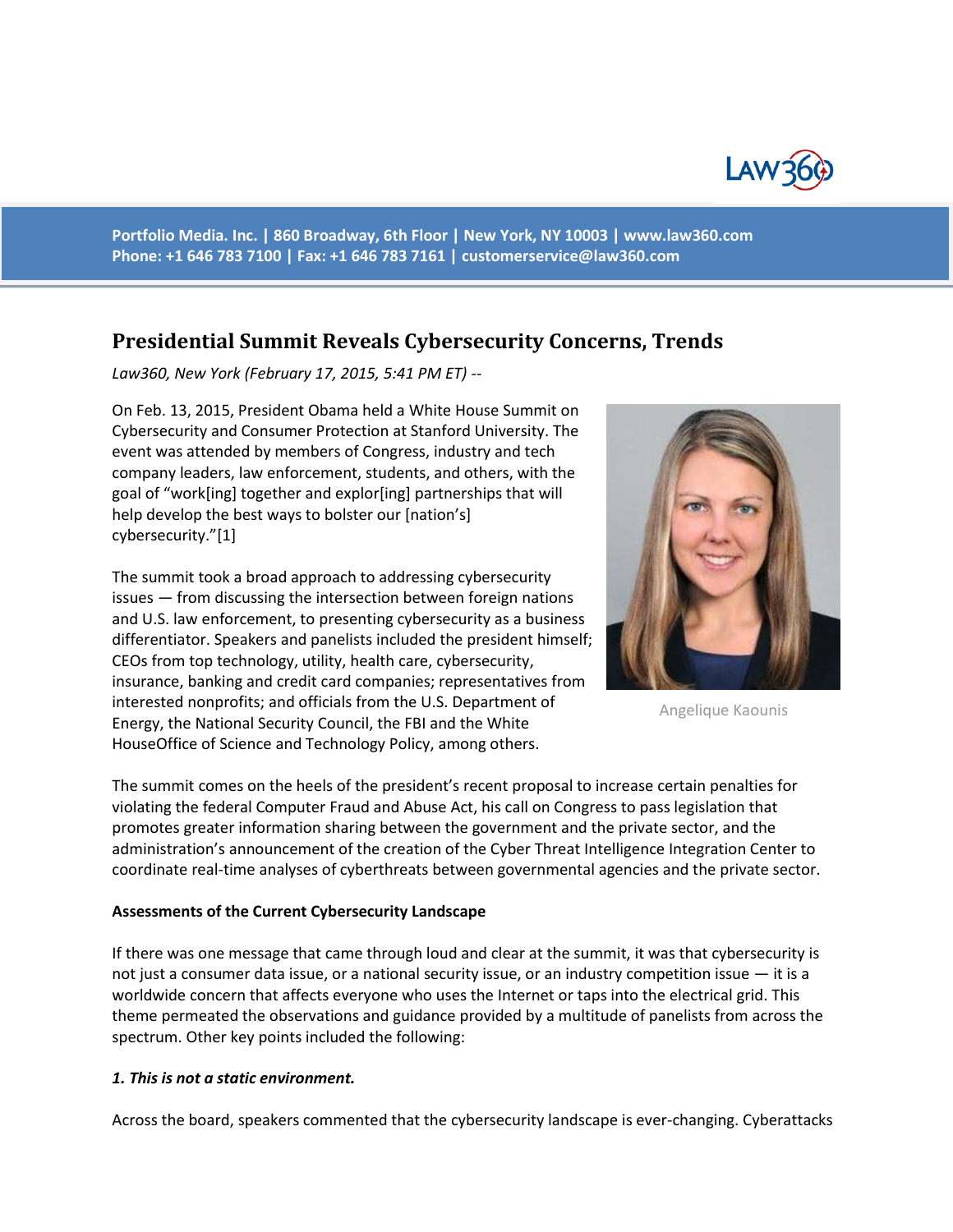"are getting more and more sophisticated every day."[2] For this reason, President Obama made clear that "we've got to be just as fast and flexible and nimble [as the criminals and hackers] in constantly evolving our defenses."[3]

# *2. What's good for our customers is good for us.*

Jeff Zients, director of the National Economic Council and assistant to the president for economic policy, observed that cybersecurity and consumer protection are two sides of the same coin.[4] Economic loss attributable to a lack of cybersecurity includes not just the theft of intellectual property and increased cost of doing business due to data breaches, but also the hidden cost of delay in adopting new technologies. In turn, this delay affects the competitiveness of U.S. companies and the products and services available to consumers. Hacking also negatively affects companies' brand value and undermines consumer confidence. At every level, cybersecurity is essential for the health of the economy.

In the area of electronic payment processing, several industry leaders made it clear that they have been, and will continue to implement a broad range of measures to ensure "that electronic payments, financial settlements, and the IT systems and data that support this financial activity, are reliable, trusted, and secure."[5] These include tokenization, "chip and pin" or "smart" credit cards, and biometric authentication, as well as an increased focus on fraud detection through risk and data analytics.

### *3. We're all in this together.*

As noted above, President Obama recently introduced several measures aimed at promoting the sharing of information between government agencies and private industry players, and coordinating cybersecurity assessment across these layers. At the summit, the president emphasized that cybersecurity must be a joint mission between the private sector and government, sharing appropriate information as partners.[6] In furtherance of this goal, the president signed a new executive order at the summit to promote more information sharing about cyberthreats, both within the private sector and between government and the private sector.[7] The order will encourage more companies and industries to set up organizations — known as "hubs" — so they can share information with each other.[8] It will call for a common set of standards, including protections for privacy and civil liberties, so that government can share threat information with these hubs more easily.[9] And, according to the president, the order can help make it easier for companies to get the classified cybersecurity threat information that they need to protect themselves.[10]

Of course, this type of large-scale information sharing is not without concerns, and both industry leaders and consumer advocacy groups emphasized the need to protect consumer privacy when engaging in such conduct. President Obama echoed this concern, explaining that the government has to make sure it is "protecting the privacy and civil libert[ies] of the American people" by safeguarding personal information when sharing information about cybersecurity threats.[11] And "[w]hen consumers share their personal information with companies, they deserve to know that it's going to be protected."[12]

To this end, the White House will be proposing legislation called the Consumer Privacy Bill of Rights to give Americans baseline protections, such as the right to decide what personal data companies may collect from individuals, and the right to know how companies are using that data. The White House will also propose the Student Digital Privacy Act, which is aimed at addressing the collection of data for marketing purposes.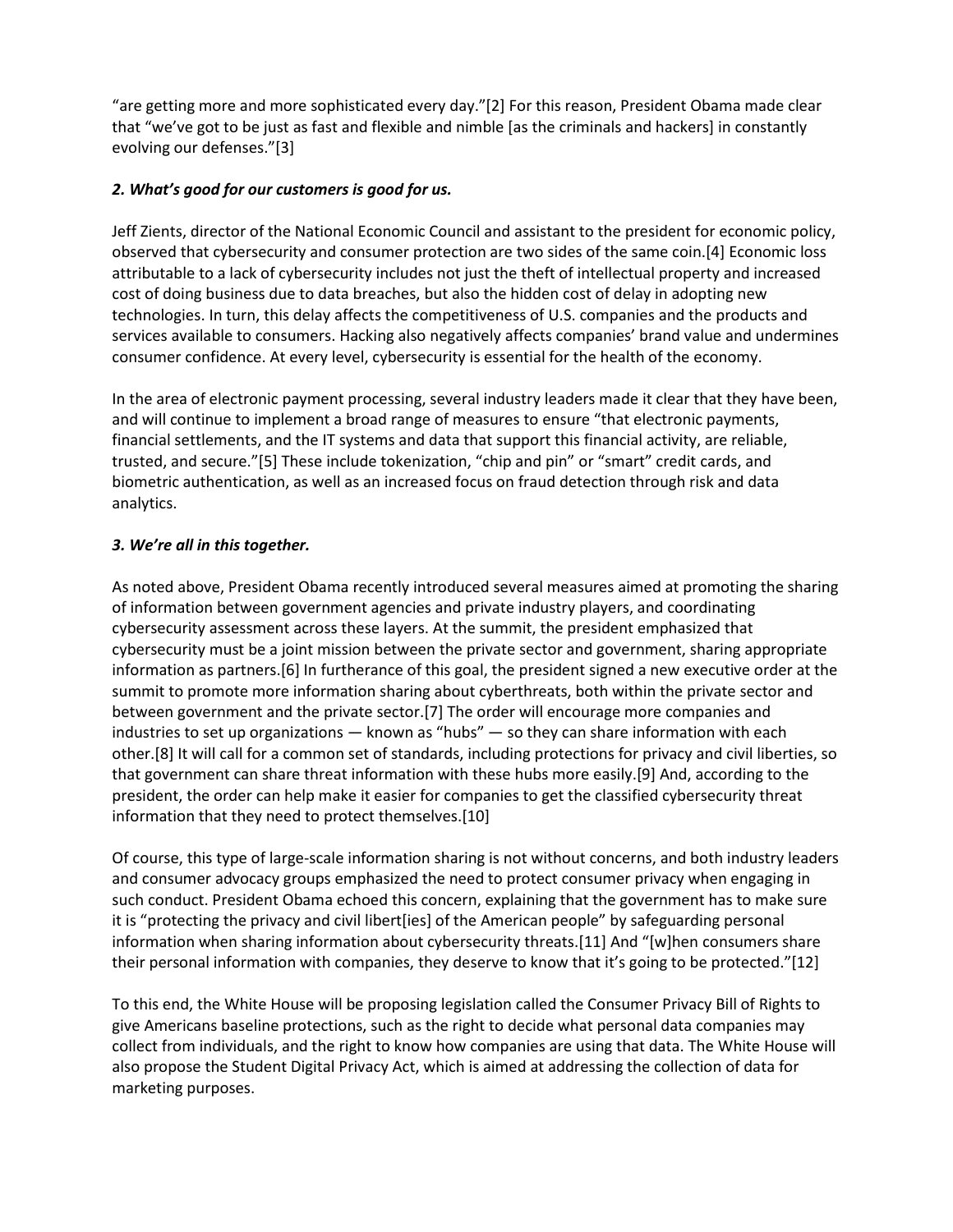Industry participants also called for information-sharing to be a two-way street, with the government giving as much as it gets. One panelist observed that "information sharing may be the single, highest impact, lowest cost, and fastest way to implement capabilities we have at hand, as a nation, to accelerate our overall defense from the many varied and increasing threats we are facing every second."[13]

### *4. Make someone accountable — or better yet, make everyone accountable.*

Secretary Penny Pritzker of the U.S. Department of Commerce quoted a recent survey by PriceWaterhouseCoopers which revealed that only 45 percent of CEOs are "extremely concerned" about cybersecurity threats. She was amazed that this number was not 100 percent.

President Obama reiterated that cybersecurity should be everyone's concern. According to the president, to more effectively address the issue, each sector must focus on doing what it does best.[14] The government cannot secure the computer network of private businesses, and companies do not have the awareness or the ability to coordinate a response in real time.[15] Lisa Monaco, homeland security adviser to the president, similarly stressed that cybersecurity requires the use of all tools at our disposal: diplomacy, economic clout, intelligence resources, law enforcement expertise, competitive technological edge, and, if necessary, military power.

# *5. Prepare, prepare and prepare some more — and then consider buying insurance.*

Preparation runs the spectrum — from Department of Energy laboratories testing secure grids to private companies performing "dry runs" of potential breaches (phishing emails, etc.) to test the effectiveness of their security, detection and response measures. But even the best-prepared companies are vulnerable to human error. For this reason, among others, insurance may be important. Yet, one prominent insurance industry executive noted that cybersecurity insurance is woefully underutilized.

# **Takeaways for Planning Cybersecurity Programs**

To be adequately informed about and prepared for cybersecurity threats — and to minimize loss of IP and potential liability for data breaches — companies should carefully consider relevant practices described at the summit.

Lisa Monaco suggested that everyone should employ basic cybersecurity measures, such as following the National Institute of Standards and Technology cybersecurity framework. According to the president, leading technology and financial companies "are going to use the Cybersecurity Framework to strengthen their own defenses."[16] In light of this widespread implementation, the NIST cybersecurity framework will likely serve as a benchmark against which a company's security efforts are measured in litigation, regulatory, and other matters. In fact, one credit card company executive noted that adherence to the NIST framework may be a relevant factor in determining insurance coverage.

Separately, when it comes to voluntary information sharing and breach reporting, companies should consider that the government and law enforcement have unique tools at their disposal and may be able to act much more quickly than a private actor. As one speaker commented, the government has both attribution and admonition power — finding out who is responsible for a data breach and publicly remanding the bad actor for its conduct. To some, these are formidable reasons to contact the government early and initiate an information exchange. Another reason is response proportionality i.e., if a large corporation is infiltrated by a foreign nation, a more effective and appropriate response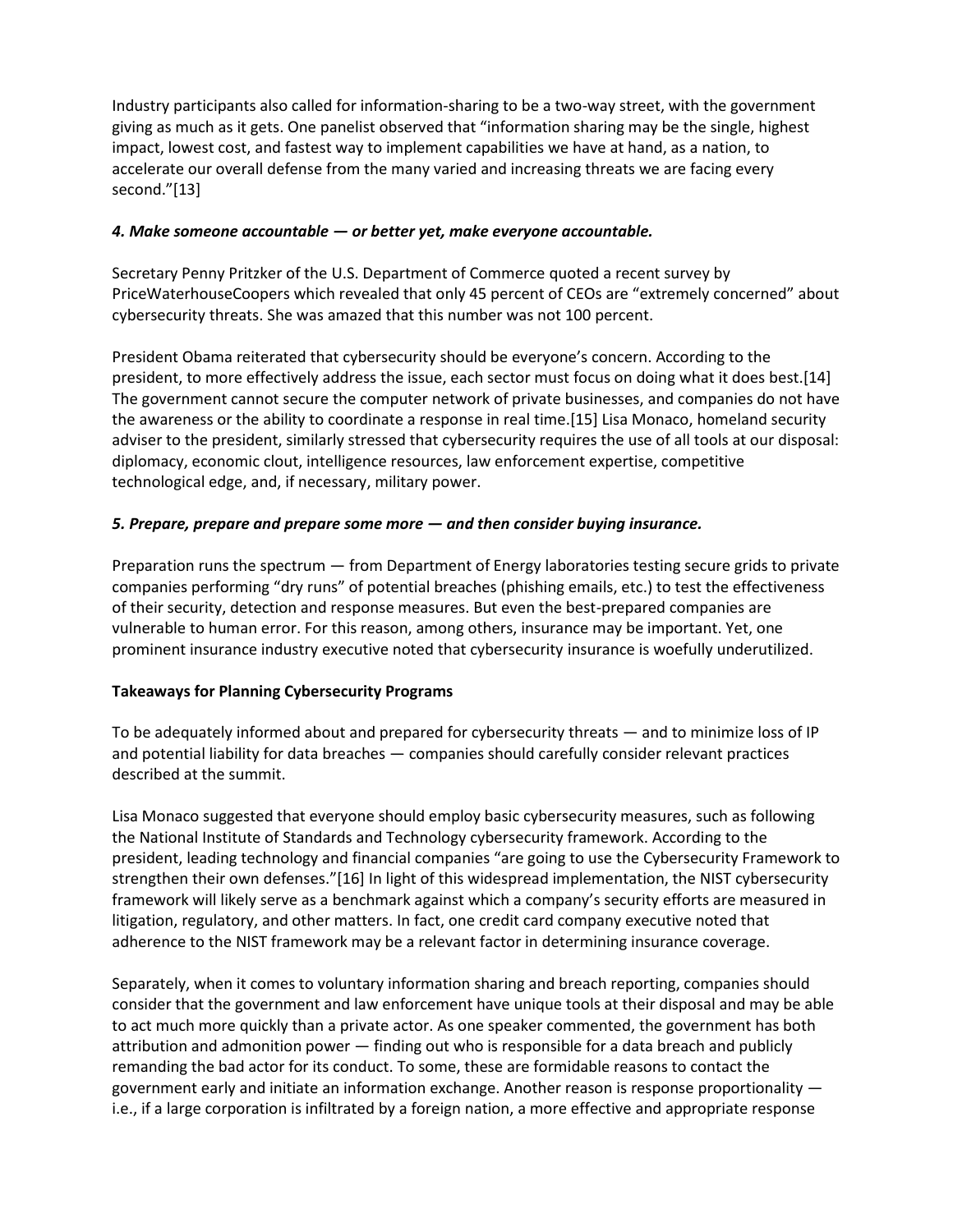may need to come from another nation as opposed to the breached company alone.

As for accountability and preparedness, one commentator suggested asking your chief information security officer (CISO) — after you've appointed one — the following questions:

- 1. How would you break into our system(s)?
- 2. If we had a breach, would we detect it (and how)?
- 3. What would we do if someone did break in?

If the CISO does not have answers, s/he needs to obtain them.

#### **Conclusion**

Cyberattacks can have wide-ranging effects on our nation's economy and security. Thus, creating a comprehensive and resilient detection and defense network across industry and government is everyone's responsibility. Discounting cybersecurity concerns, for example by ignoring industry standards, may result in potential liability or a loss of competitive edge. To prevent such outcomes, companies should strongly consider cybersecurity information sharing and industrywide standards such as the NIST cybersecurity framework in implementing best practices in cybersecurity.

—By Angelique Kaounis, Gibson Dunn & Crutcher LLP

*Angelique Kaounis is of counsel in GIbson Dunn's Century City, California, office*

*The author wishes to thank Gibson Dunn partner Alexander H. Southwell and associates Jonathan N. Soleimani, Andrew D. Tan and Zhou Zhou for their valuable contributions to this article.*

*The opinions expressed are those of the author(s) and do not necessarily reflect the views of the firm, its clients, or Portfolio Media Inc., or any of its or their respective affiliates. This article is for general information purposes and is not intended to be and should not be taken as legal advice.*

[1] http://www.whitehouse.gov/blog/2015/02/13/president-obama-speaks-white-house-summitcybersecurity-and-consumer-protection, visited Feb. 14, 2015.

[2] http://www.whitehouse.gov/the-press-office/2015/02/13/remarks-president-cybersecurity-andconsumer-protection-summit, visited Feb. 14, 2015 (hereinafter "Presidential Cybersecurity Remarks").

[3] Id.

[4] Summit speeches can be viewed at https://www.youtube.com/watch?v=KlTo9hFAFXs.

[5] http://www.whitehouse.gov/issues/foreign-policy/cybersecurity/summit#section-agenda, visited Feb. 14, 2015.